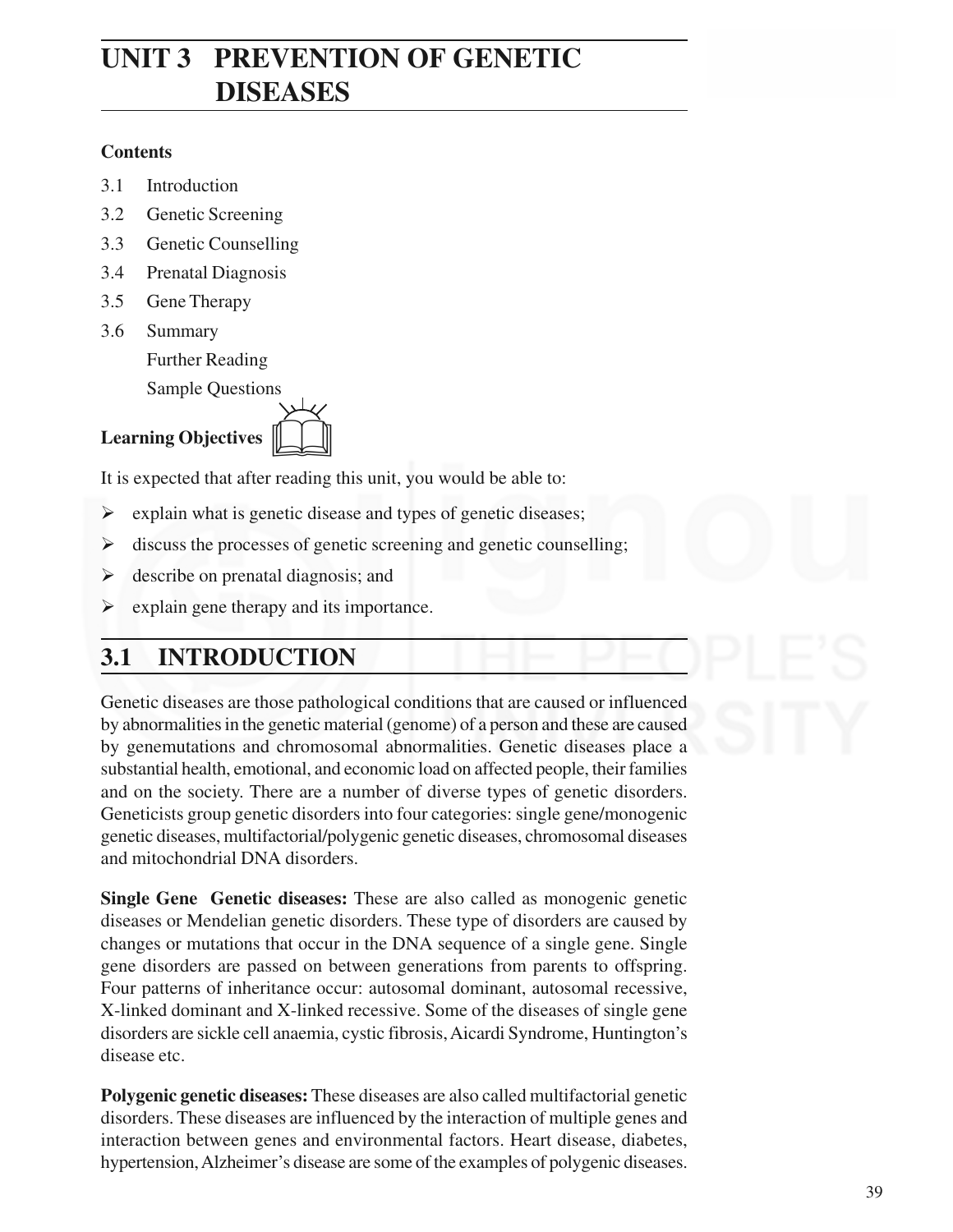**Chromosomal diseases:** These diseases are caused by the loss or gain of one or more chromosomes or by alterations in chromosome structure. Down syndrome, Turner syndrome and Klinefelter syndrome are some of the examples for chromosomal diseases.

**Mitochondrial DNA disorders:** involve the defects in mitochondrial DNA not nuclear DNA. Ex: Some rare neurological and skeletal disorders.

So far we have studied what are genetic disease and their types. Now let us discuss how to prevent them. The desire of all parents is to have normal and healthy children. Hence many parents think ways to prevent or lower the risk of passing the genetic diseases to their offspring by preventing the genetic diseases. To prevent genetic diseases, parents have to undergo certain preventive measures such as Genetic screening, Genetic counselling, Prenatal diagnosis and Gene therapy. A brief description of the above mentioned preventive measures is described below.

### **3.2 GENETIC SCREENING**

Genetic screening is a routine diagnostic procedure devised to detect those who are carriers of, or who are themselves affected by, a hereditary disease. Genetic screening applies to populations rather than to individuals.

The most-widespread application of genetic screening in the United State is for phenylketonuria (PKU). All hospitals in the United States screen newborn babies for PKU by a blood test called Guthrie test.

After genetic screening if both the parents are heterozygous for a genetic disease and the genotypes of both the prospective parents become known and they can decide to produce a child or not. It is simple matter to work out the probability of their child inheriting the disease. This can be done through appropriate tests around 2-3 months after conception. This is achieved through amniocentesis or through chorionic villus biopsy; the cultured fetal cells may be used for determining their karyotype, levels of the critical enzymes and restriction patterns of DNA. Such an antenatal diagnosis is now available for several genetic diseases and for a variety of chromosomal defects. The purpose of such a diagnosis is premature termination of abnormal fetuses.

Genetic counselling and antenatal diagnosis provide definite relief to the prospective parents and reduce the frequency of genetically defective individuals in the population. However, it is unlikely that these measures would eliminate the deleterious alleles from a population. This is so because most genetic defects are recessive and heterozygotes for such alleles. Thus even after a total ban on reproduction by the homozygotes for such recessive alleles they would remain in the population through the heterozygots, therefore even such an extreme selection would lead to only a slow decline in their frequency. Further, it is not likely that all the couples in any society will willingly submit themselves, at least in the foreseeable near future, to these procedures. But genetic counselling has become a routine aspect of medical practice in most developed countries.

It has been advocated that defective genes may be corrected through sophisticated genetic techniques either during the early stages of embryo development (embryo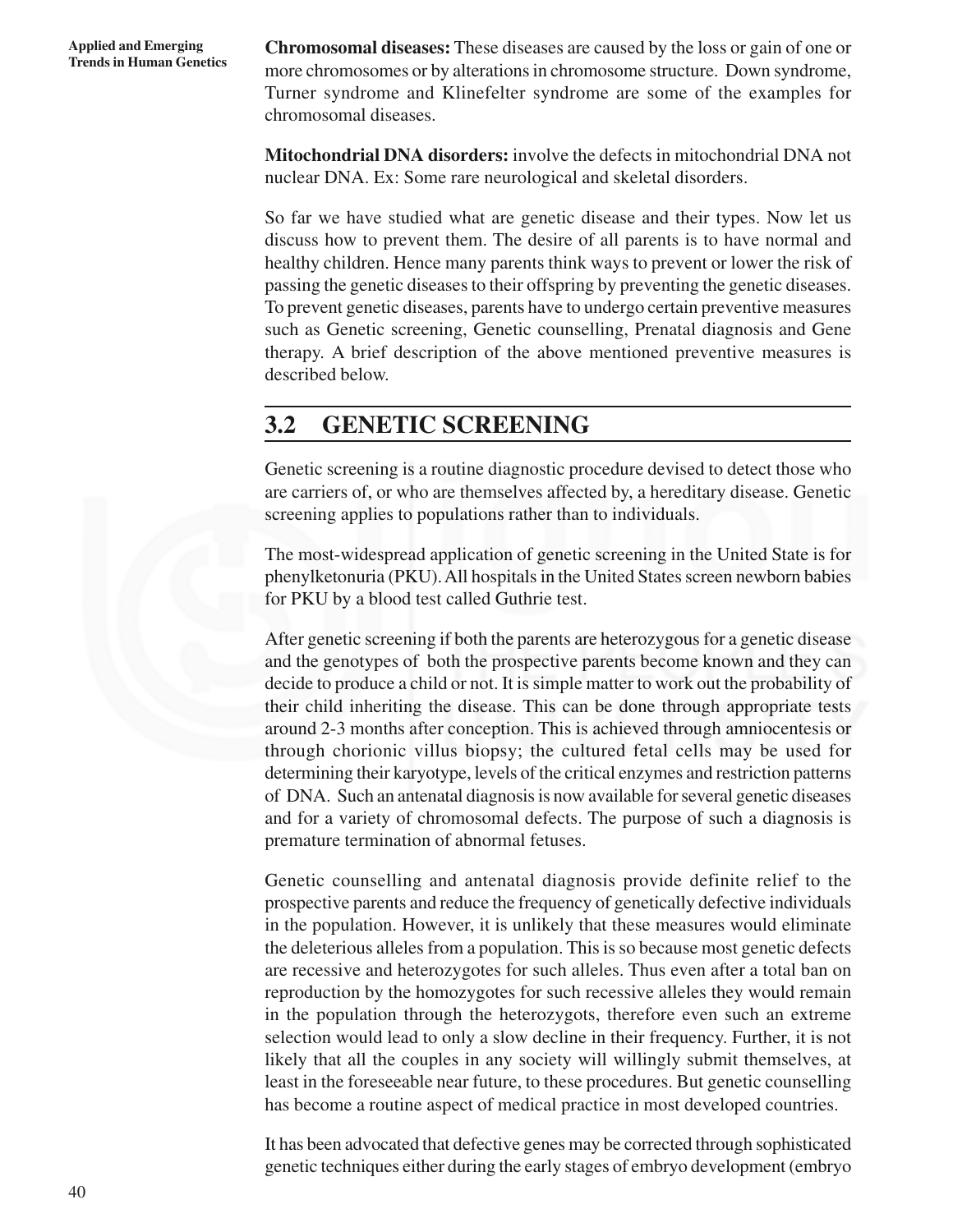therapy) or in specific tissues of the adult patient (patient therapy); such an approach is referred to as genetic surgery. Embryo therapy would involve:

- 1) In vitro fertilization of egg.
- 2) Production of several copies of the normal allele of the defective gene.
- 3) Introduction of this DNA into the zygote or in the cells of the developing embryo.
- 4) Integration of DNA, preferably in place of the defective allele, so that it may function normally.

The aim of patient therapy is to introduce the normal gene into the critical tissue of the patient that is affected by a genetic disease, i.e., the tissue where the concerned gene is required to express itself the most e.g., pancreas in the case of diabetes. The steps involved in patient therapy would be similar to those of embryo therapy. But in this case, cells from the concerned tissues may have to be exercised and treated in vitro to correct their genetic defects and then reintroduced into the tissue where they may function normally. Techniques for isolation, identification and multiplication of many human genes are now available, and for many others they are likely to be developed soon. The techniques for gene transfer in eukaryotes are being refined and it may not remain a great problem in the near future.

A suggestion has also been made to use highly specific chemical mutagens that will correct the defect in the concerned gene. Such a directed mutagenesis however is a dream that may be more difficult to fulfil the patient and embryo therapies through DNA mediated genetic modifications. Genetic screening and counselling may also lead to certain problems. The cases of mistaken paternity, the problem of confidentiality, delayed counselling are important among them.

**3.3 GENETIC COUNSELLING**

Genetic counselling is essentially a communication process that informs prospective parents about the nature of genetic disorders, about the risk of their having a genetically defective child, and about the options available to them in dealing with that risk. Or it can help them cope with the care of an existing genetically handicapped child. The advanced knowledge of the applied aspect of human genetics has gained importance. Therefore genetic counseling is an important area of applied human genetics. The counselor should have adequate knowledge in the counseling process. The counselor is preferably a medical doctor or a profession who is having knowledge in human genetics. The duty of a counselor is to offer the necessary genetic information and also the information about social, economic and psychological aspects related through the case. The persons receiving genetic counseling are called the consultands.

Genetic Counselling, as defined by Harper (1984), is "the process by which patients or relatives at risk of a disorder that may be hereditary are advised of the consequences of the disorder, the probability of developing and transmitting it, and the ways in which this may be prevented or ameliorated". However the American Society of Human genetics (1975) formulated the definition as "Genetic counselling is a communication process which deals with the human problems associated with the risk of occurrence of a genetic disorder in a family". This process involves an attempt by one or more appropriately trained persons to help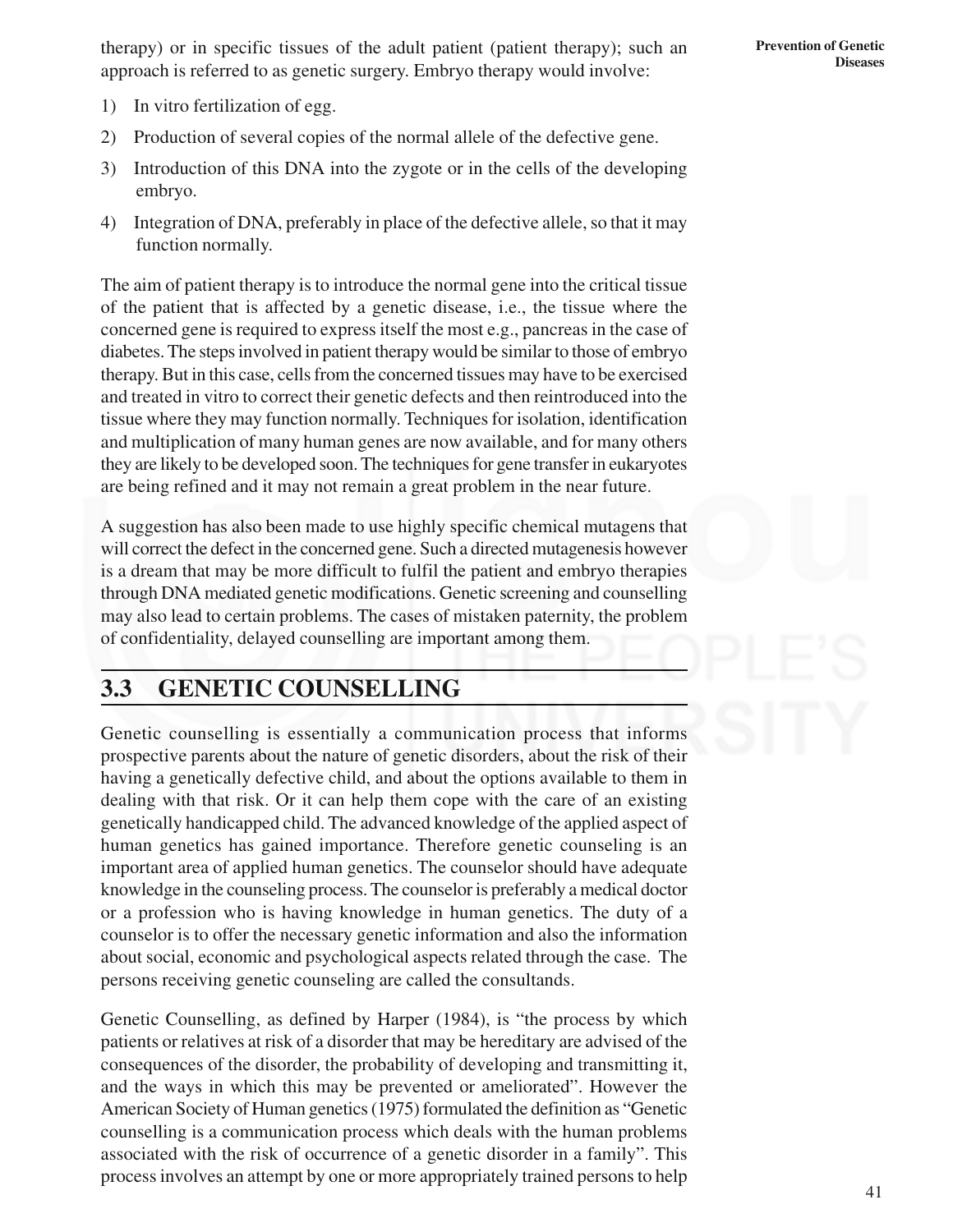#### **Applied and Emerging Trends in Human Genetics**

the individual or family to: (1) comprehend the medical facts including the diagnosis, probable course of the disorder, and the available management, (2) appreciate the way hereditary contributes to the disorder and the risk of recurrence in specified relatives, (3) understand the alternatives for dealing with the risk of recurrence, (4) choose a course of action which seems to them appropriate in their view of their risk, their family goals, and their ethical and religious standards and act in accordance with that decision, and (5) to make the best possible adjustment to the disorder in an affected family member and/or to the risk of recurrence of that disorder.

Genetic counselling involves the following steps:

The prospective parents either suffering from or suspected to be heterozygous for some genetic disease on the risk of their children suffering from the same disease should be educated. By creating a suitable social environment such parents may be encouraged to voluntarily abstain from producing children. To identify people suffering from a genetic disease is relatively easy for a trained clinician. It is difficult to identify a carrier for genetic disease and in most cases not possible. Information on the likelihood of an individual being a carrier for a genetic disease can be obtained by the analysis of family pedigree in some conditions or possible in case of certain conditions by biochemical and molecular tests.

The process of Genetic counselling

- 1) After genetic screening of a disorder, patients or their parents should be informed about the genetic or medical implications of the disease;
- 2) The likelihood of occurrence of such genetic disorder in the family should be calculated; and
- 3) To suggest ways in which the occurrence of the genetic disorder can be controlled.

### **Pedigree Analysis**

Pedigree is a family history of hereditary condition or diagram of a family history indicating the family members, their relationships to proband (the affected individual that brings family to medical attention), and their status with respect to a particular hereditary condition.

Pedigree analysis assists the counsellor to decide if a trait is Mendelian. It also helps to establish the mode of inheritance. The first step in pedigree analysis is to observe the number and relationships of all individuals who express the same or similar clinical features. From this, it should be possible to determine if the disorder is dominant or recessive, autosomal or X-linked or Y-linked by looking for the typical patterns of inheritance. For example, a Y-linked disease can usually be distinguished by seeing male-to-male transmission of mutation, but since males pass only the Y chromosome to their sons, should never be father to son transmission of an X-linked gene. Males will be most commonly affected in an X-linked disease, whereas males and females should be equally affected in autosomal disorders. In general, a dominant disease will be seen in approximately half of the individuals in each generation, but recessives occur very rarely. If the mutation is in the mitochondrial genome, affected mothers will pass the trait to all of their children, but none of the offspring of an affected male should have the disease.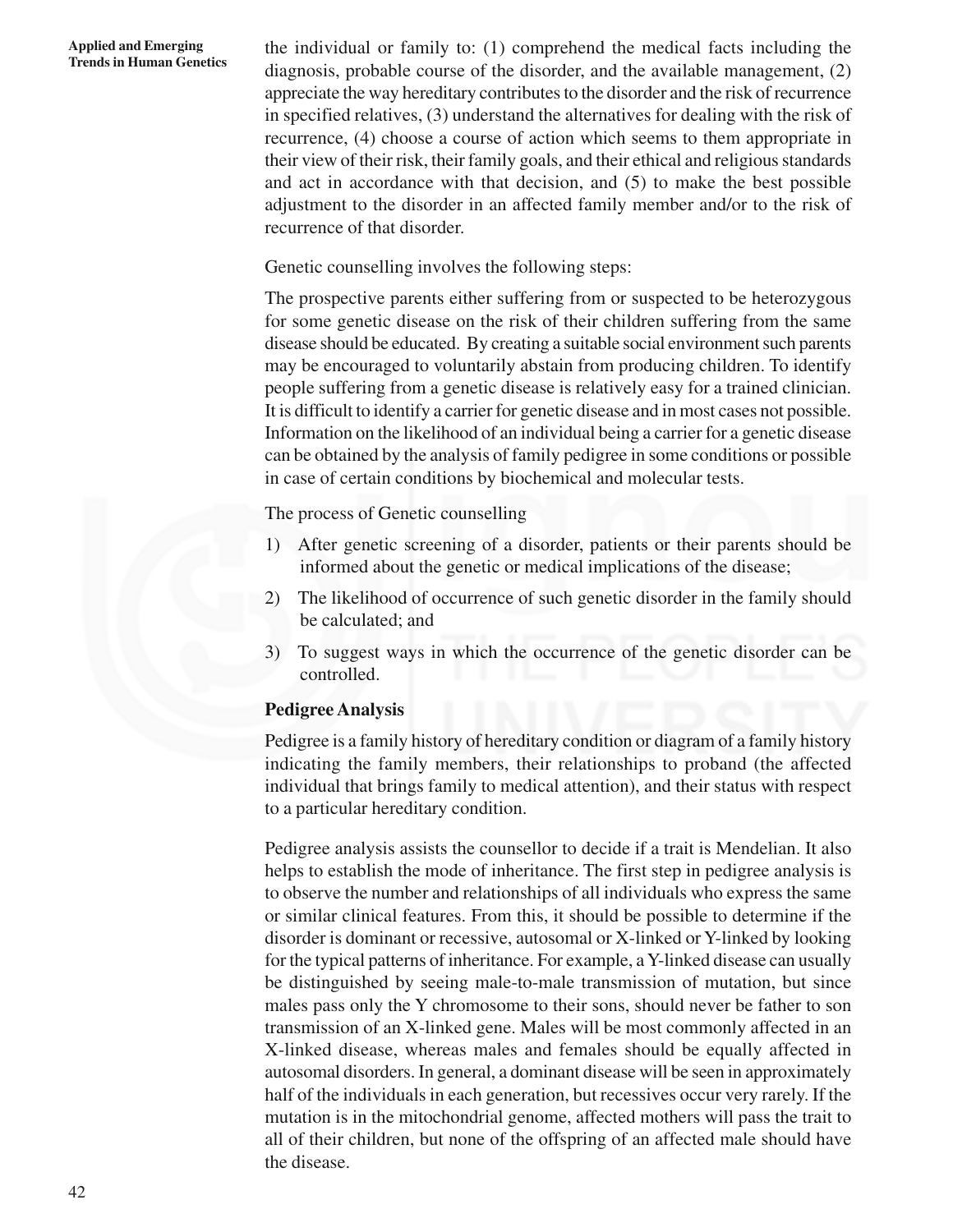**Prevention of Genetic Diseases**

Once the inheritance pattern of the disorder is determined, the status of family members in the pedigree can be evaluated. By carefully observing the position of affected individuals, mutation carriers may be identified. From this data, the risk of carrier status for other family members or the chance that a couple may have an affected child can be estimated.

### **3.4 PRENATAL DIAGNOSIS**

Prenatal diagnosis is the detection or exclusion of abnormality in the foetus prior to birth. In the process of having healthy progeny, prenatal diagnosis useful in detecting health of a baby to be born. It is useful to detect genetic disorders where the couple or populations are at high risk of inheriting genetic disorders. If an abnormality is detected in the pregnancy, the parents can take decision as to whether to continue with the abnormal foetus or to go for abortion. Prenatal diagnosis enables: (1) Timely medical or surgical treatment of a condition before or after birth, (2) parents to abort a foetus with the diagnosed condition, and (3) parents he to be prepared psychologically, socially, financially and medically for a baby with a health problem or disability or for likelihood of a still birth.

Prenatal diagnosis for genetic diseases is now commonly available for pregnancies at risk. Prior to prenatal diagnosis genetic counselling could only give likelihood of recurrence, based on Mendelian laws or empirical data. If an abnormality is detected in the pregnancy the medical people have to convey the information to parents and allow the parents to take a decision as to whether to continue with the abnormal foetus or to go for abortion. The couples at high risk of having a child with a genetic disorder has to choose between taking the risk or considering other reproductive options such as long term conception, sterilization and termination of pregnancies. Most parents would terminate an affected pregnancy but some choose to use the information to prepare for the birth of an affected child. When the foetus is found to be normal it allows the parents to continue the pregnancy with mental relief.

Many factors are to be considered before undertaking prenatal diagnosis, like risk of inheriting a genetic disorder, severity of genetic disease etc. Some genetic diseases lead to death in utero, or infancy or childhood. Some diseases are compatible with survival for many years with severe handicaps. Many genetic diseases cannot be cured even if the basis for the diseases is known. In some cases gene therapy may help. Currently prenatal diagnosis tests are available for more than 200 genetic disorders. Before going to a test one should be careful in finding the reliability of the test.

### **Indications for Prenatal Diagnosis**

There are many indications for offering prenatal diagnosis. While undertaking prenatal diagnosis the risk of an abnormal foetus is at least as great as risk of the procedure itself. The following are some of the indications:

**Advanced maternal age:** Women who are pregnant at 35 or more have higher risk of giving birth to a baby with the defect in chromosomes. Down syndrome (trisomy 21) is the common chromosomal defect. A child with Down syndrome can be born to parents of any age; however, the risk rises steeply once the mother's age is over 35 years.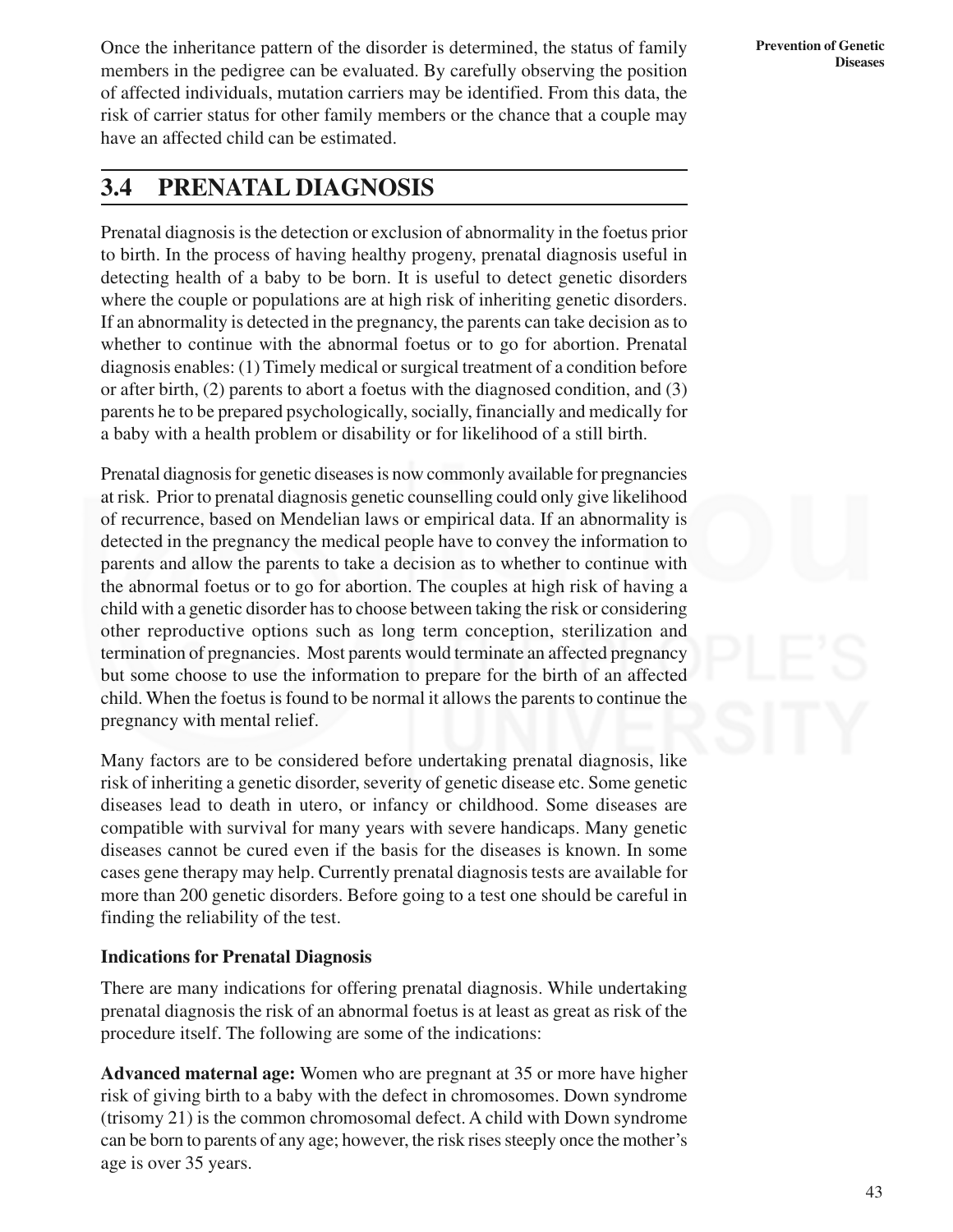**Previous child with a chromosome abnormality:** Parents who have had a child with trisomy 21 (Down syndrome) or any other trisomy are at increased risk of having a trisomy in subsequent pregnancies.

**Family history of a chromosome defect:** A pregnant woman with a family history of chromosome defect are often advised for prenatal diagnosis. The most common abnormality is Down syndrome (Trisomy 21).

**Family history of a neural tube defect:** If a first-degree relative of the foetus (parent or sib) has a neural tube defect, the risk to the foetus is in the 2 to 5 percent range. If more remote relatives are affected, the risk of the foetus is less but may still be above the population risk.

Other indications for prenatal diagnosis include structural aberrations in a family or previous pregnancy, single gene genetic disorders, parental consanguinity, mental retardation etc.

**Techniques of prenatal diagnosis:** There are several techniques available for prenatal diagnosis. The following are some of the methods.

**Amniocentesis:** In this technique amniotic fluid would be aspirated by inserting a needle through the abdomen into the mother's amniotic cavity (Fig. 3.1). This procedure is to be performed under ultrasound guidance. Amniocentesis is usually carried out between 14-16 weeks of gestation and 10-20ml of amniotic fluid is aspirated. The cells have to be cultured for an average of 8-14 days to obtain a foetal karyotype. The risk of the method appears very small; however there is a small risk of inducing miscarriage. With this method Karyotyping and some biochemical disorders can be detected.



**Fig. 3.1: Aspiration of amniotic fluid (source:gi.net.au)**

**Chorionic villus sampling:** This technique is carried out between 9 and 12 weeks of gestation and involves the removal of small amount of placenta. This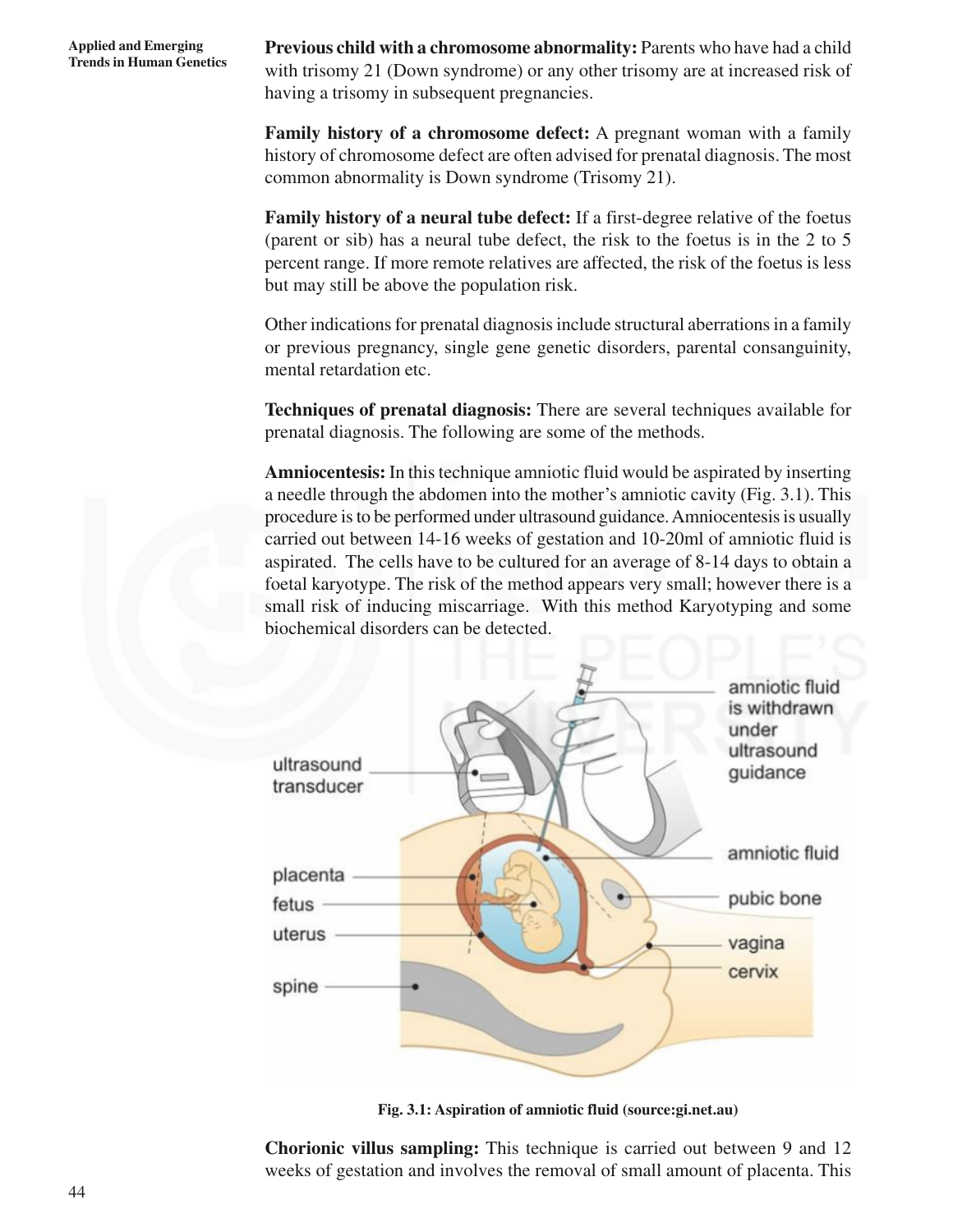technique is suitable for chromosome analysis following the determination of a high risk of chromosome abnormality. The advantage of this technique is early and definitive chromosomal analysis. This test bears a risk of pregnancy loss varying from 1 to 3 percent. In this technique karyotyping, DNA and biochemical disorders can be detected.

**Foetal blood sampling:** This technique is also called cordocentesis. It involves the removal of small amount of foetal blood by inserting a small needle into the site where the cord joins the placenta. In this technique rapid karyotyping can be done.

### **3.5 GENE THERAPY**

Gene therapy can be defined as the insertion of genetic material into cells for the treatment of disease. Although gene therapy was envisaged initially as a means of treating inherited genetic diseases, disciplines as diverse as oncology, cardiology, endocrinology, and infectious diseases are currently developing novel therapeutic strategies that have in common gene transfer into cells.

Gene therapy naturally intends to supplement a defective mutant allele with a functional one. In most gene therapy studies, a normal gene is inserted into the genome to supplement an abnormal disease causing gene. To deliver the therapeutic gene to the patient's target cells, a carrier called a vector have to be used. Currently, the most common vector is a virus that has been genetically altered to carry normal human DNA. The vector unloads its genetic material containing the therapeutic human gene into the target cell. The generation of a functional protein product from the therapeutic gene restores the target cell to a normal state.

### **Types of Gene Therapy**

Gene Therapy can be classified into two types: Somatic gene therapy and Germ line gene therapy.

### **Somatic gene therapy**

In this gene therapy, the therapeutic genes are moved into the somatic cells or body of a patient. Due to somatic gene therapy the modifications that occur will be restricted to the individual patient only. But these modifications will not be inherited by the patient's offspring or later generations.

### **Germ line gene therapy**

In this type, germ cells such as sperm or eggs are modified by the introduction of genes which are in function and these functional genes are included into their genomes. In this type the modifications would be heritable to and passed on to later generations. But this type is highly controversial for a variety of technical and ethical reasons.

The gene therapy can be categorised into two types: *in vivo* therapy and *ex vivo* therapy. In the case of *in vivo* therapy the therapeutic genes are directly introduced in to the patient's body (fig. 3.2) and in *ex vivo* category the cells are removed from the patient and after manipulation they are returned to the patient (fig. 3.3).

**Prevention of Genetic Diseases**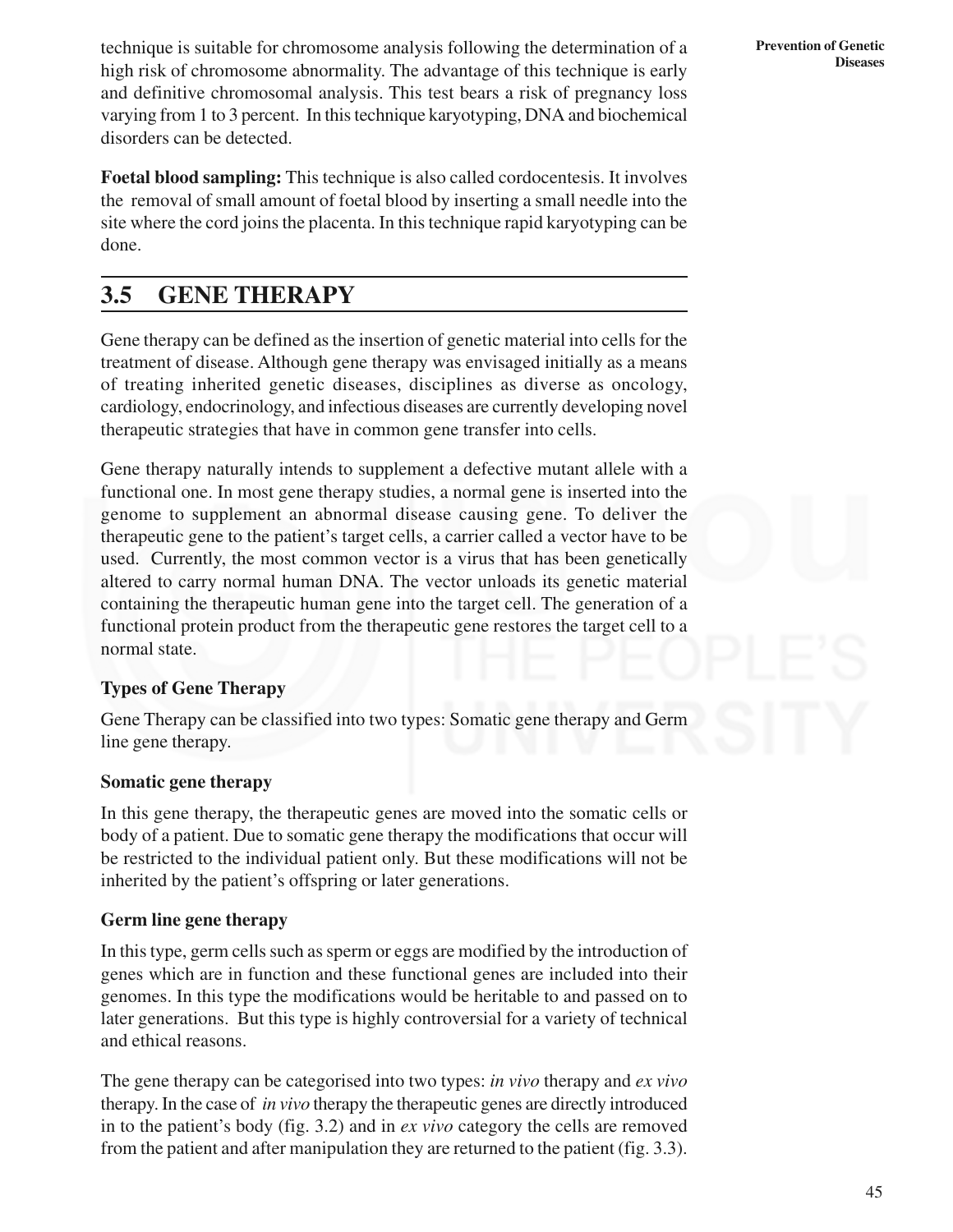# **In Vivo Gene Therapy**

In vivo gene therapy involves introduction of therapeutic DNA copies of therapeutic gene directly into the patient's body. The are inserted into viral DNA. DNA is introduced by cell-specific liposome. direct injection into tissue in need. or in form of plasmid DNA DNA in the form of a plasmid vector  $(2)$ geneticallyis introduced by a dermal altered vaccination. Modified liposomes are DNA is not currently used for gene inserted into patient's therapy, but they will likely be the body next advancement in therapeutic  $(3)$ by cellspecific Inside the body, the gene delivery as cell-specific direct tissue inserted DNA is receptor-mediated DNA carriers. injection incorporated into Once inside the body and in contact the cells of the specific tissue it with the specifically targeted cells, was injected into. the inserted DNA is incorporated These cells now into the tissue's cells where it encode and produce the needed protein encodes the production of the encoded by the needed protein. inserted gene





**Fig. 3.3: Schematic representation of ex** *vivo* **Gene therapy (source: en.wikibooks.org)**

### **3.6 SUMMARY**

Genetic disease is caused by variation or alteration called mutation in gene, or alteration in chromosome. Genetic diseases can be classified into simple and complex diseases. Simple genetic diseases are also called as monogenetic or Mendelian diseases caused by a mutation. Complex diseases have multi-factorial causation. They are caused by the interaction of many genes and gene -